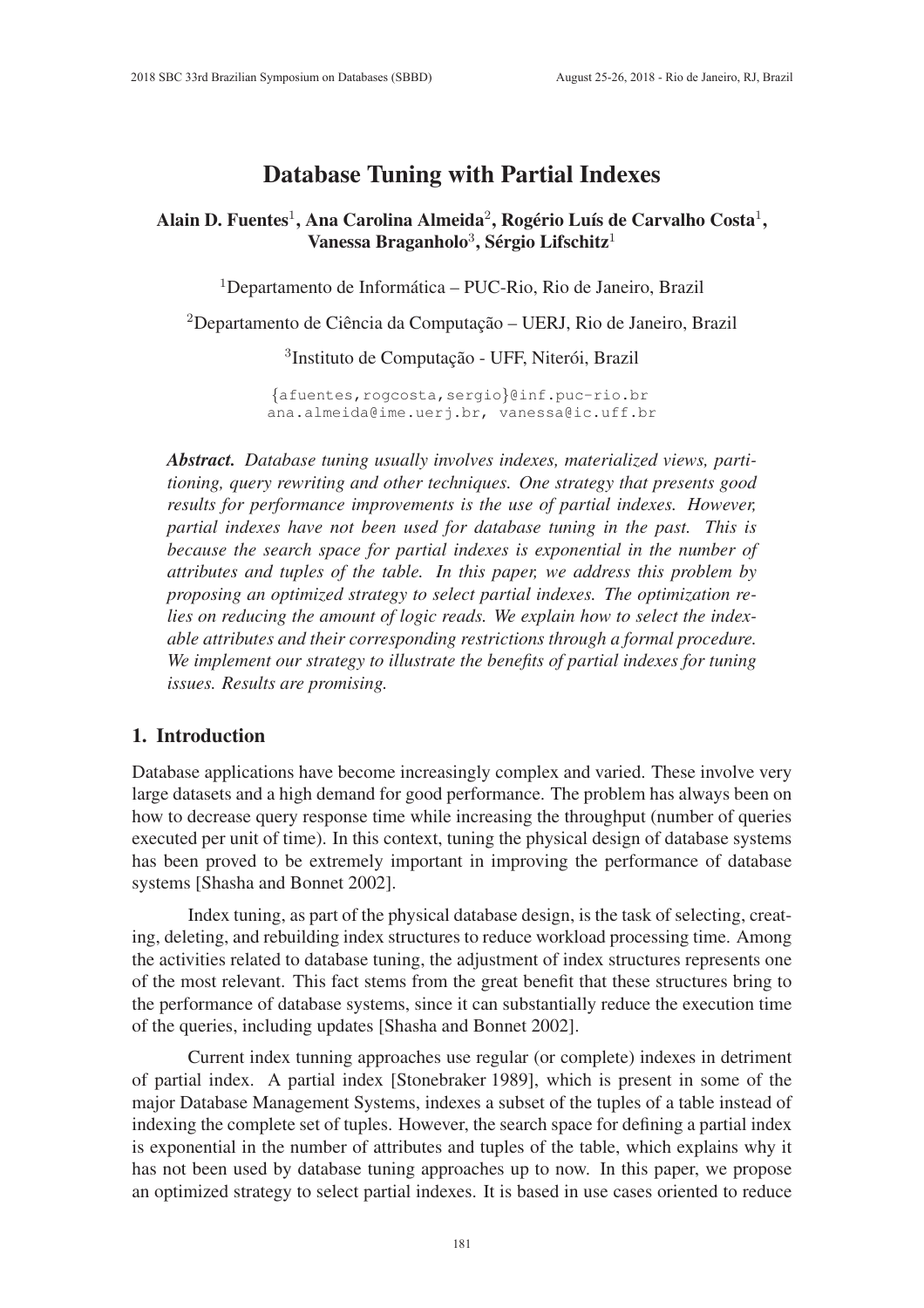the amount of logic reads. Our strategy contemplates the use of both partial and complete indexes in automatic database tuning.

It should be noted that the search for partial indexes as a tuning action includes not only all steps followed when searching for complete indexes but also the definition of the subset of tuples that will be accessed. Nevertheless, we propose a multi-column partial index approach and show that there are situations where it is worth to consider partial indexes rather than complete indexes for performance issues.

This paper is organized as follows. Section 2 defines partial indexes, while Section 3 discusses related work. In Section 4 we present a strategy to select partial indexes and combine them with complete indexes in the tuning process. Some experimental results are given in Section 5 and Section 6 concludes, listing our main contributions.

### 2. Preliminaries

Stonebraker defines partial indexes as constrained indexes with a WHERE clause, which defines a subset of tuples to be indexed on a table [Stonebraker 1989]. For example, we could define a partial index  $PI$  for table T with two columns A and B, as follows. In this case, only tuples from T that have attribute B valued  $'X'$  or  $'W'$  would be indexed.

CREATE INDEX PI ON T (A, B) WHERE  $B = 'X'$  or  $B = 'W';$ 

A partial index  $P$  can be used in the execution of a query  $Q$  if and only if the predicate of Q logically implies the conditional expressions of the partial index P. For instance, consider query  $Q$  below that is run over table  $T$ :

```
SELECT \star FROM T WHERE B = 'X'
```
It is easy to note that the partial index  $PI$  above contains enough information to find the tuples of  $T$  satisfying query  $Q$ , since the selection predicate of  $Q$  logically implies the selection predicate of PI. We denote this set of tuples  $T(Q)$ .

Partial indexes are beneficial because they can avoid indexing frequent values. When a query retrieves a set of values of more than a small percentage of all table rows, the DBMS does not use the index. Then there is no point in keeping those tuples in the index. This strategy reduces the size of the index, which speeds up the index creation time and reduces space requirements. It also speeds up many table update operations because the index does not need to be updated in all cases [PostgreSQLv9 2018].

Partial indexes may favor better performance than complete indexes because of the smaller size of their access structures. For example, consider a complete index C and a partial index  $PI$ , both using a B+-tree on attributes A and B as the physical data structure, where the partial index has a set of restrictions  $R$ . If we have a query  $Q$  for which both  $C$  and  $PI$  are useful, it might be possible that the number of scanned blocks using  $PI$  to answer  $Q$  will be smaller than the number of scanned blocks using  $C$ . Figure 1 illustrates this case for query  $Q = A > 0$  and  $A < 10$  and  $B = 'X'$ . Both indexes (complete and partial) were built with a B+-tree, and the leaf nodes represent data entries that point to physical data. In this case, the number of scanned entries using the partial index can be smaller than the number of entries scanned with the complete index. For this particular example, it is in fact – while the complete index scans 21 data entries, the partial index scans only 10 data entries to answer the query Q.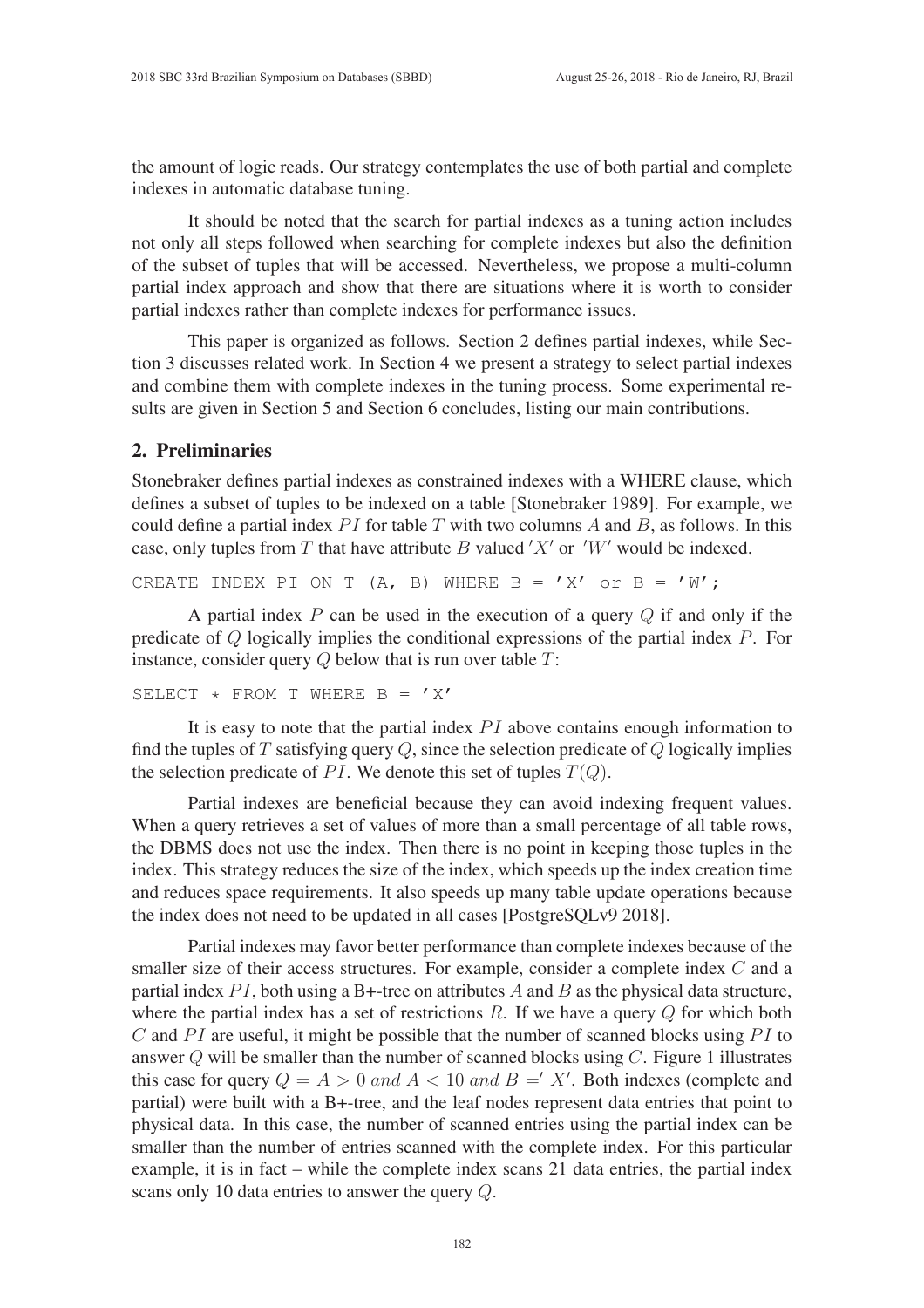

**Figure 1. Representation of scanned data entries in Partial and Complete indexes for Query Q: A** >**0 and A**<**10 and B = 'X' . Values for attribute A are represented in the first row of leaf nodes, while values for attribute B are in the second row.**

Finding complete indexes that may benefit a workload can be a difficult task. Besides choosing a set of attributes suitable to index creation, we also need to choose the order in which they will be indexed. There is a large number of combinations to check. The case of partial indexes is even more complex since it requires the same phases that complete indexes need and also an extra step to determine a subset of tuples which will be indexed by the partial index (the restricting selection clause).

#### 3. Related Work

The index selection problem has been studied for many years by the database research community [Lightstone 2009]. There are two families of research in this area, which focus on development of algorithms and data structures that optimize the maintenance cost of indexes and other access structures [Labio et al. 1997], or that develop algorithms to optimize query response time [Gupta et al. 1997, Agrawal et al. 2001]. Studies about optimization of query response time may be categorized depending on how the set of candidate indexes is selected. In this work we are interest in the second family of research work [Aouiche and Darmont 2009].

Some related work about index performance focus in partial indexes as an alternative data structure. In fact, there are some cases where partial indexes are particularly useful. We discuss three situations here: (i) focus on low maintenance of the indexes; (ii) focus on saving space; and (iii) focus on reducing logical reads.

Partial indexes are useful when we have sets of tuples with a high percentage of requests and an update rate smaller than the average of updates in the table [Stonebraker 1989]. In this first situation, approaches in literature use partial indexes as a way to obtain access structures with a low maintenance cost and high performance. We may cite research work that fit to this criteria distributed in two main groups of adaptive indexing: database cracking and adaptive merging. Database cracking [Graefe and Kuno 2010a, Graefe and Kuno 2010b] combines features of automatic index and partial indexes selection by indexing results of each query. Each partitioning step creates two new sub-partitions using a logic similar to partitioning in quicksort [Idreos et al. 2011]. While database cracking functions as an incremental quicksort, with each query resulting in at most one or two partitioning steps, adaptive merging [Idreos et al. 2007a, Idreos et al. 2007b, Idreos et al. 2009, Voigt et al. 2012, Graefe et al. 2014] functions as an incremental merge-sort, with one merge step applied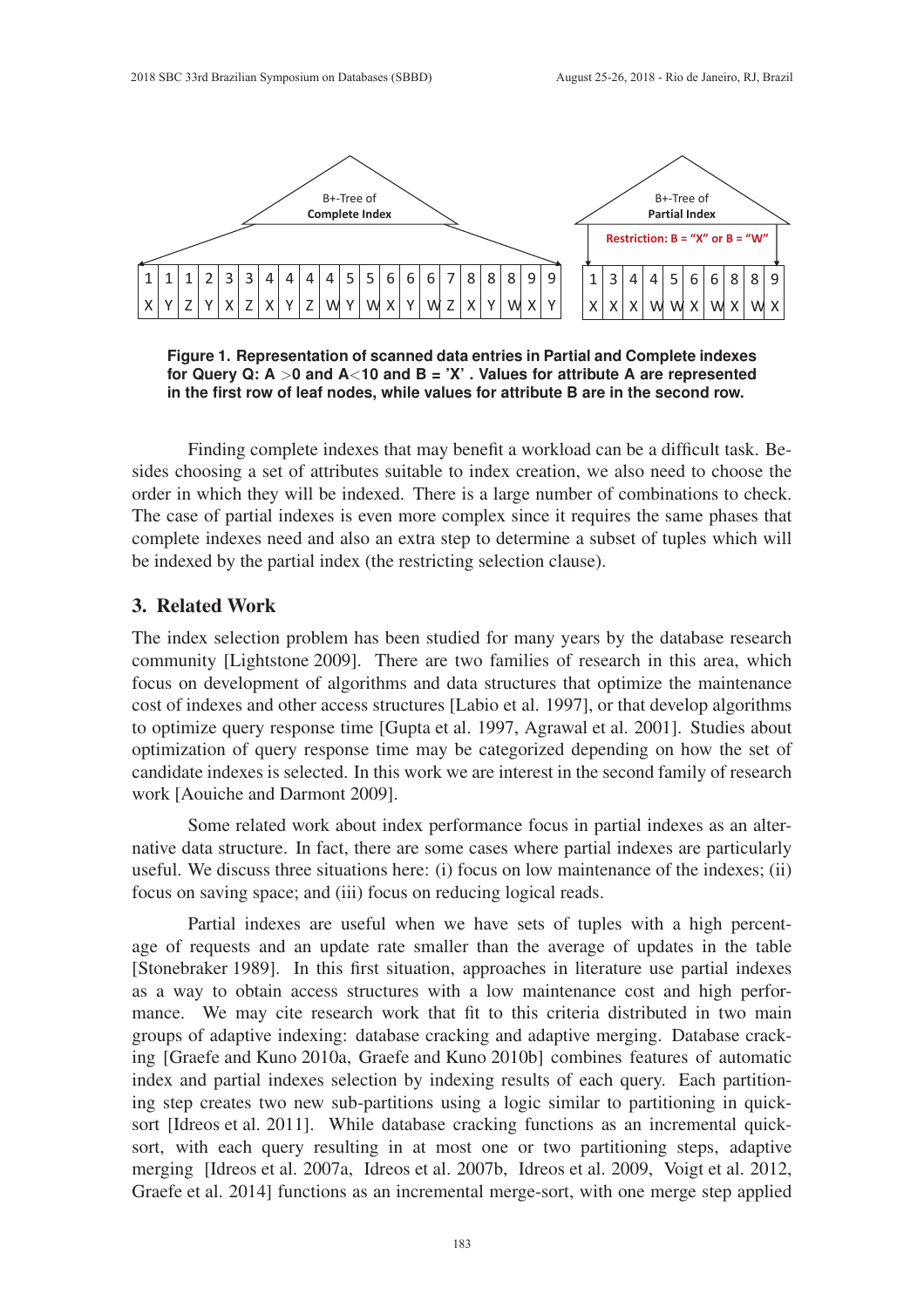to all key ranges in a query result. Under adaptive merging, the first query to use a given column in a predicate produces sorted runs. Each subsequent query on that same column applies to at most one additional merge step, that only affects those key ranges that are relevant to actual queries, leaving records in all other key ranges in their initial places [Idreos et al. 2011].

The second situation covers those cases where complete indexes are very expensive due to space constraints [Seshadri and Swami 1995]. Research work that fit in this situation [Chen et al. 2011, Wu et al. 2008] exclude from the index those sets of tuples with high selectivity, or low probability to be queried. There are tuples that do not take advantage of indexes benefits and lack of interest in the current workload.

Last but not least, the third situation is the one we explore in this paper. We claim that the use of multi-column partial indexes is a good alternative to improve query performance. We remove the space constrains of the second alternative and introduce a new view of partial indexes to reduce the number of logical reads in a workload.

#### 4. Tuning with partial indexes

We advocate that the tuning process must take into consideration solutions containing both partial and complete indexes. The selection process of partial indexes can be divided into the following phases: (i) selection of indexable attributes (ii) definition of restrictions for partial indexes and (iii) final index configuration. These steps should ensure that any partial index chosen to be part of the final access structure configuration of a database system has a high probability of being used. Moreover, it should bring actual benefits during the workload execution. Each of these phases is discussed next.

#### 4.1. Step 1: Selection of indexable attributes

An index is a copy of values from selected columns of a table that can be searched very efficiently. It includes a low-level disk block address or a direct link to the complete row of data it was copied from. The order in which the index definition specifies the columns is important. It is possible to retrieve a set of row identifiers using only the first indexed column. However, it is not possible or efficient (on most databases) to retrieve the set of row identifiers using only the second or greater indexed column(s).

We call indexable attributes of a query the sets of attributes belonging to the same table operated by the AND operator for which it makes sense to create an index. For example, in the following query, the set of possible sets of indexable attributes is  $A_t =$  $\{\{A\},\{B\},\{A,B\}\}.$ 

SELECT  $*$  FROM T WHERE A > 2 and B = 'X'

In order to obtain the sets of indexable attributes in a workload, we perform an automatic analysis of the predicate at the WHERE clause of each query. The analysis derives new clauses expressed as a disjunction of conjunctions, that is equivalent to the original clause. The procedure consists in modeling the operations in the WHERE clause in a tree representing the priority of operations and rotating the tree according to the equivalence of operations until no node representing an OR logic operation has an AND node as its parent. Figure 2(a) represents a clause  $(A \text{ OR } B)$  AND C, where internal nodes are logic operations and leaf nodes are restrictions (predicates). Figure 2(b) represents a rotation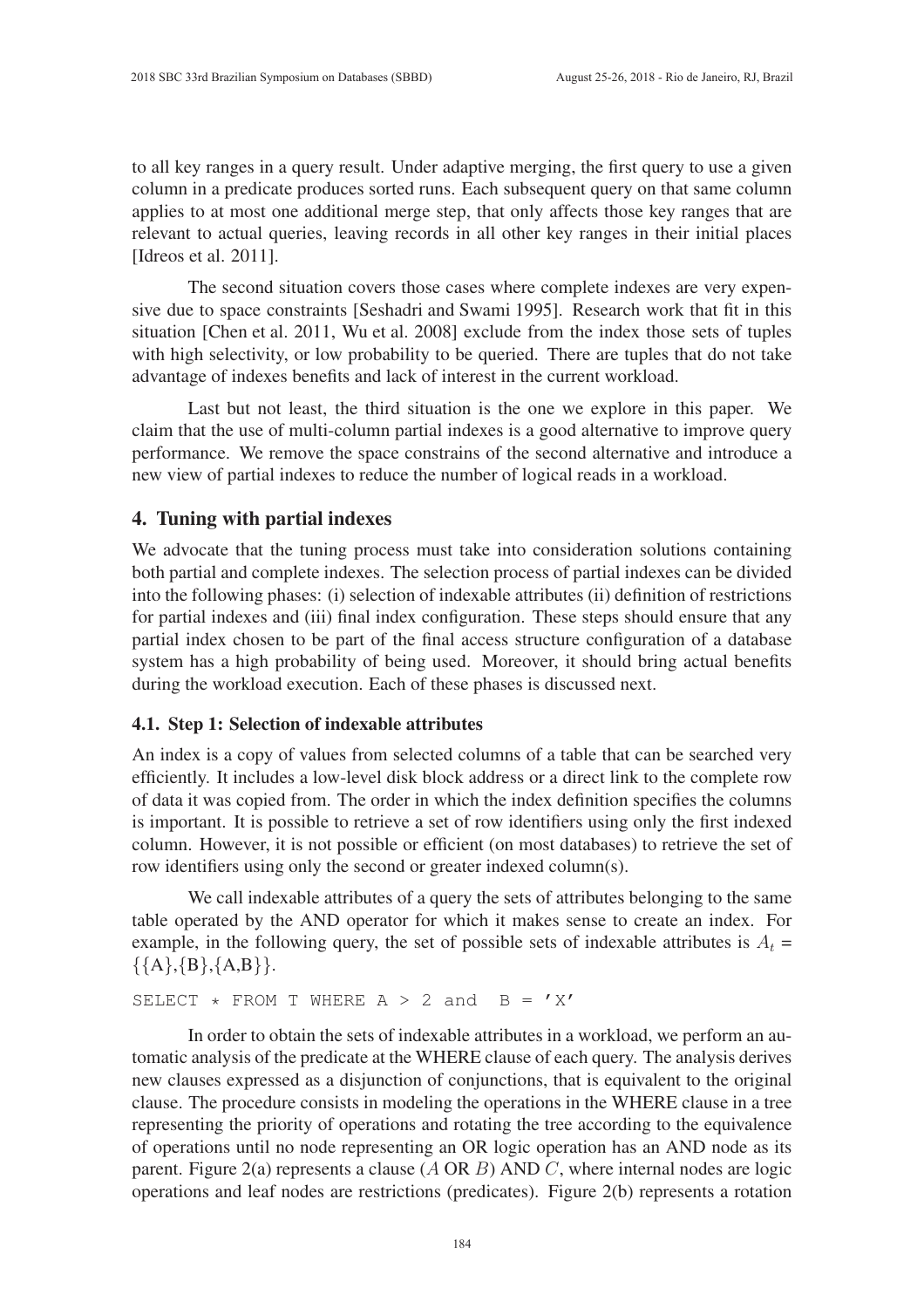

**Figure 2. (a) Tree of operations of a given query; (b) Rotation of the tree in (a) so that no OR operation has an AND operation as its parent**



**Figure 3. Trie representing a conceptual lattice**

of Figure 2(a) once a node OR with a parent AND is found. We use this modified tree to obtain the indexable attributes, which in this case are  $\{\{A\}, \{B\}, \{C\}, \{A, B\}, \{B, C\}\}.$ 

Since indexes are defined over attributes of the same table, the second step resides in separating attributes that belong to the same table. The sets of indexable attributes are obtained by looking for sets of restrictions (predicates) with attributes in the same table belonging to the same subtree with AND root node type. Once the sets of indexable attributes for each query are obtained, we may find some sets of indexable attributes repeated multiple times. These sets are those that appear more frequently in the queries of the workload, therefore, they are candidates for the creation of partial indexes.

We use a method based on conceptual lattices [Gouda and Zaki 2001] (hierarchical structure under the subset operation representing a partial order) to obtain frequent sets of indexable attributes. The data structure used for the representation of the conceptual lattices in this work is a Trie [Fredkin 1960], that counts the number of times that each set of attributes appear in the workload. Figure 3 shows a Trie representing the sets of indexable attributes  $A_t = \{ \{A, C\}, \{B, C\}, \{C, D\}, \{D\} \}$ . In this example, if a set having three or more occurrences is considered frequent, then the attribute  $C$  must be marked as frequent and a terminal node is associated.

A set of indexable attributes is considered frequent if the proportion between the set of indexable attributes and the total number of extracted sets of indexable attributes is above a given threshold  $t$ , assuming an uniform distribution. This gives us an estimate of the number of times a given index would be useful in a query workload. The threshold  $t$ is calculated as  $1/|A_t|$ , where  $|A_t|$  is the cardinality of the set of indexable attributes.

Once the sets of indexable attributes of each table are determined, we need a strategy to assess the impact of the candidate indexes in the workload performance. In other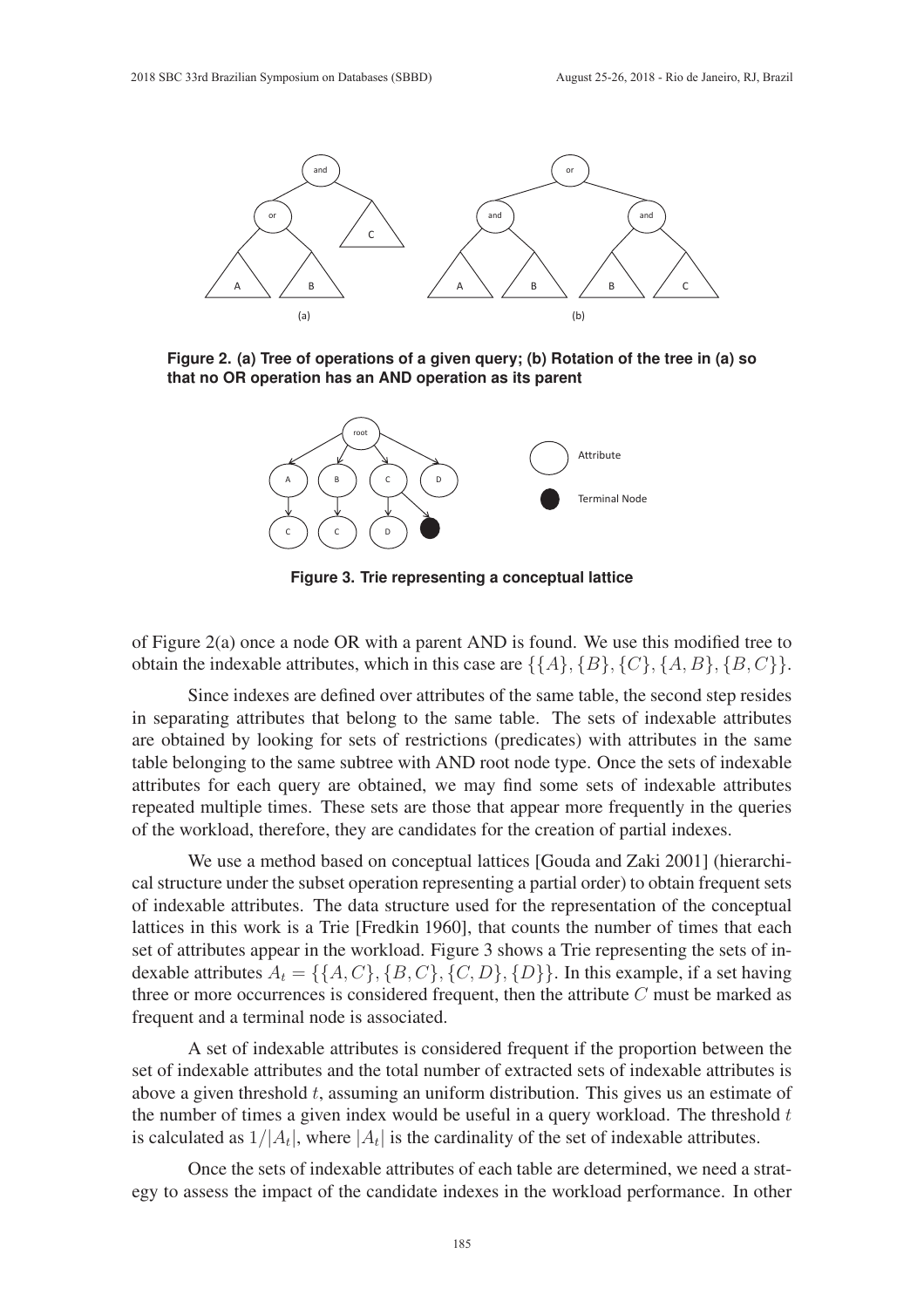words, we need to identify the indexes that could be defined over the sets of indexable attributes. Hence, we adopt an heuristics of benefits to evaluate candidate indexes over sets of indexable attributes. This heuristics consists of finding, for each query of the workload, a set of candidate indexes with the higher benefit to the query according to a cost model. To do so, we obtain an aggregation of gains by estimating, for each query, the cost of running that query without the index minus the cost of executing the query with the index. Then, we obtain the benefit of that particular index by calculating the aggregated gain of the index minus its maintenance cost.

#### 4.2. Step 2: Selection of restrictions

Let Tab be a table having a set of attributes A and a set of tuples T, where the round number of tuples fitting into a block is  $d$ . Let  $CI$  be a complete index defined over a set of indexable attributes  $A_t$  and PI a partial index defined over the same set of indexable attributes  $A_t$  having the set of restrictions RS. Each element  $R \in RS$  represents a set of restrictions (predicates) relative to a subset of indexable attributes of  $A_t$ . For example, consider the definition of the partial index  $PI$  below. We can represent this partial index by a set of indexable attributes  $A_t = \{A, B\}$  and the set of predicates  $RS = \{\{B = 'X'\}, \{B = 'W'\}\}.$ 

CREATE INDEX PI ON T (A, B) WHERE  $B='X'$  or  $B='W'$ ;

Moreover, let Q be a query represented by a set of indexable attributes  $A_q =$  ${a_1, a_2, ..., a_n}$  and a set of predicates  $Q_p = {p_1, p_2, ..., p_n}$ , where each predicate  $p_i$ restricts a subset of attributes of  $A<sub>q</sub>$ . For example, considering a table  $Tab$  with the attributes  $\{A, B, C\}$  the query defined below can be represented by the sets  $A_q = \{A, B\}$ and  $Q_p = \{\{A > 2, B = 'X'\}\}.$ 

```
SELECT \star FROM T WHERE A > 2 and B = 'X'
```
To calculate the profit (gain)  $G$  of a partial index, we find the difference between the number of blocks scanned using the complete index  $CI$  and the number of blocks scanned using the partial index  $PI$ . Equation 1 shows a formula for estimating  $G$  by calculating the proportion of non scanned tuples to answer query  $Q$  and multiplying it by the total number of blocks in the table. In the formula,  $T(C)$  denotes the number of tuples satisfying  $C$ .  $C$  can be either a query or the restrictions on an index.  $T$  is the total number of tuples in the table. For each  $a_i \in A_q$ , we define  $CQ_i = T(X)$  and  $CQ'_i = T(Y)$ , such that X and Y are the set of predicates (restrictions)  $p_i$  ( $X \subseteq p_i$ ,  $Y \subseteq p_i$  and  $X \neq Y$ ) associated to the set of indexable attributes of the set  $A_t \cap a_i$  and  $a_i \setminus A_t$  respectively.

$$
G = \frac{(1 - \frac{T(PI)}{T}) \cdot \frac{CQ_i}{T} \cdot T}{d} \tag{1}
$$

We then define the amount of scanned blocks  $B$  for executing the query  $Q$  (Equation 2). The notation  $SB(CQ_i, CQ'_i)$  represents the amount of blocks scanned in the table when using an index.

$$
B = \frac{CQ_i}{d} + SB(CQ_i, CQ_i')
$$
\n(2)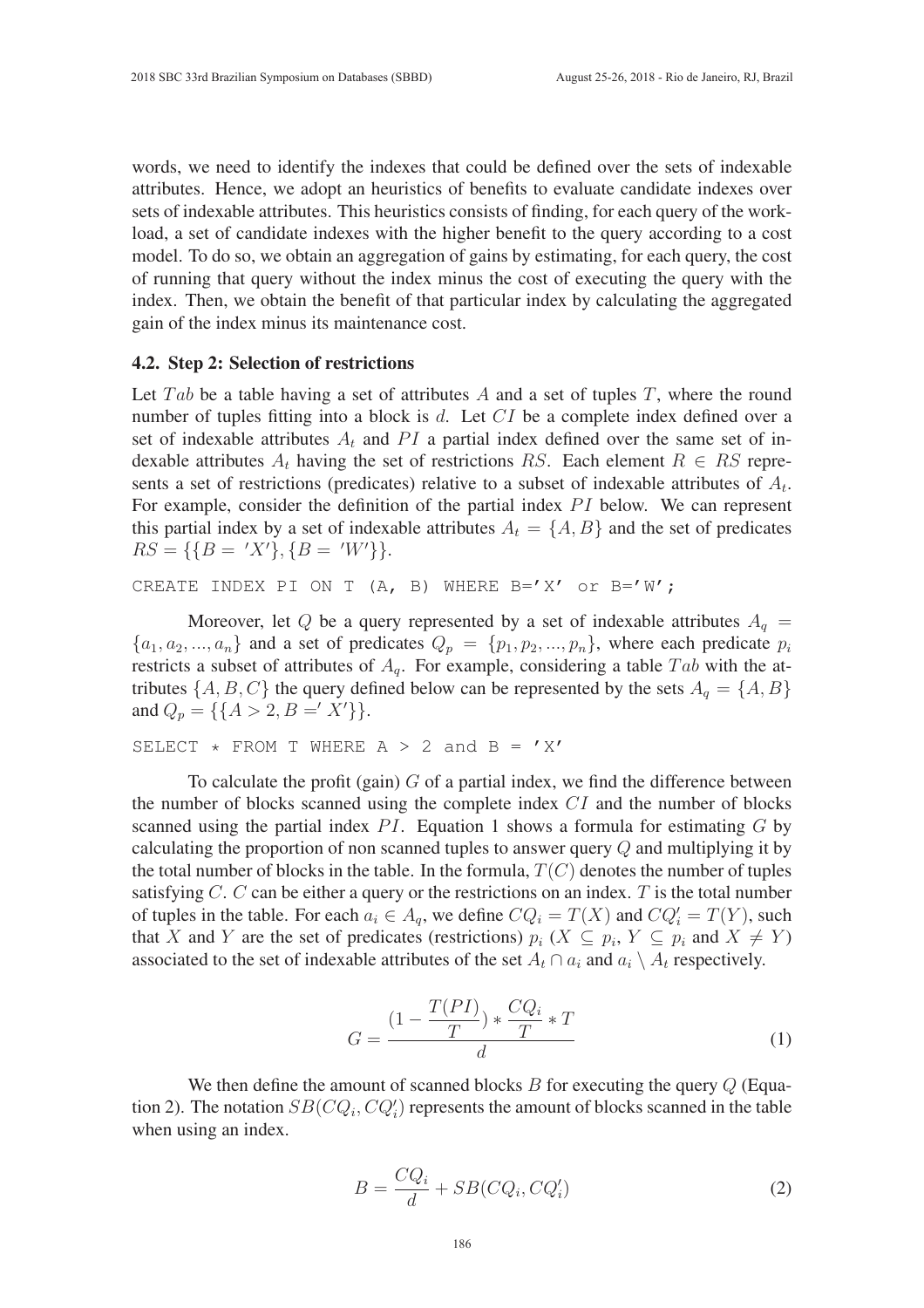We assume in Equation 1 that the non-scanned tuples have a uniform distribution over the key  $A_t$  of the index. Moreover, the term  $SB(CQ_i, CQ'_i)$  can be calculated using the results in [Mackert and Lohman 1989], that estimate the number of disk page fetches when randomly accessing  $k$  records out of  $n$  given records stored on  $p$  disk pages.

When we divide Equation 1 by Equation 2, the result quantifies how good is the benefit of using the partial index compared to the execution of Q using the complete index. Equation 3 assumes we are only interested in partial indexes having a benefit greater than a threshold  $w$ .

$$
w < \frac{\frac{(1 - \frac{T(PI)}{T}) \cdot \frac{CQ_i}{T} \cdot T}{d}}{\frac{CQ_i}{d} + SB(CQ_i, CQ_i')} \tag{3}
$$

Manipulating Equation 3, we have that:

$$
\frac{T(PI)}{T} < 1 - w * (1 + \frac{SB(CQ_i, CQ_i') * d}{CQ_i}) \tag{4}
$$

The partial index would be used only if the cost is less than a full scan. Let  $TB$  be the number of blocks occupied by the tuples of table  $Tab$ , assuming an uniform distribution:

$$
\frac{T(PI)}{T} * \frac{CQ_i}{d} + SB(CQ_i, CQ_i') < TB \tag{5}
$$

Then, from Equations 4 and 5 it is possible obtain:

$$
\frac{T(PI)}{T} < \min(1 - w * (1 + \frac{SB(CQ_i, CQ_i') * d}{CQ_i}), \frac{TB - SB(CQ_i, CQ_i')}{\frac{CQ_i}{d}}) \tag{6}
$$

Each restriction belonging to  $PI$  must comply to Equation 4 ensuring the partial index does reduce the number of logical reads. However, we also need to ensure that tuples in a partial index will have a high probability of being accessed. We define a similarity function  $s(p_1, p_2)$  between predicates  $p_1$  and  $p_2$  and a ranking function *rank*( $p, Q_p$ ) for predicate p regarding the set of predicates  $Q_p$  as:

$$
s(p_1, p_2) = \frac{|T(p_1) \cap T(p_2)|}{|T(p_1) \cup T(p_2)|},\tag{7}
$$

$$
rank(p, Q_p) = \sum_{p_i \in Q_p} s(p, p_i)
$$
\n(8)

Then, it is possible define the restrictions of a partial index  $PI$  defined in a set of attributes  $A_t$  using the set of restrictions RS belonging to any set of indexable attributes A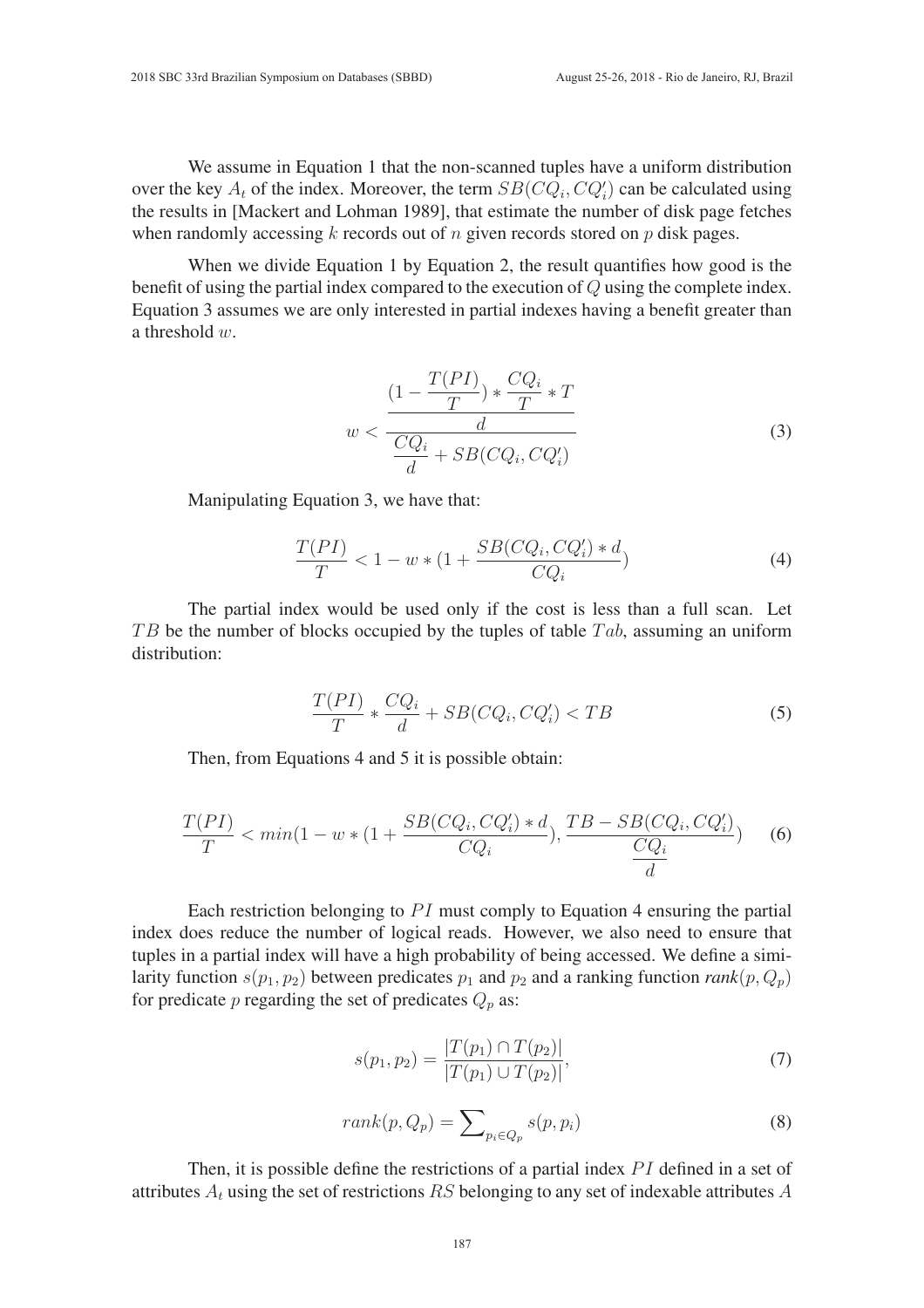in the queries of a workload, just by solving the following integer programming problem. In this program, variable  $a_i$  must have an integer value in the set  $\{0, 1\}$ . This value denotes if the restriction  $r_i$  can be part of the restrictions of PI.

maximize  $\sum_{r_i \in RS} a_i * rank(r_i, RS)$ , subject to Equation 6

#### 4.3. Step 3: Final configuration

We have so far presented a methodology that finds indexable attribute sets for a given workload. These sets are candidates for the creation of either partial or complete indexes. Furthermore, let C be an indexable attribute set, w a workload and RS a set of conjunctions belonging to queries in  $w$  involving constraints on attributes in  $C$ . We present a method that may obtain a set P of conjunctions that together with those constraints in  $C$ represent a partial index noted by  $(C, P)$ . The corresponding complete index  $(C, U)$  takes into account the universal set of all possible conjunctions.

However, the whole process may generate multiple partial and complete candidate indexes, as we do not consider the relationship of these indexes with the workload. We may cite as an example a table T containing attributes A, B, C and D, and query  $Q_1$  in SQL in workload w:

Q1: SELECT \* FROM T WHERE  $A > 1$  and  $B > 2$  and  $C > 3$  and  $D > 4$ 

Now, consider six possible indexable attribute sets that are frequent in  $w$ .  $\{\{A\}, \{B\}, \{C\}, \{D\}, \{A, B\}, \{C, D\}\}\$ . These sets imply complete candidate indexes that could be used by query  $Q_1$  separately. Thus, some of them would become redundant for this query. To avoid such a situation, we consider an algorithm that outputs all possible distinct candidate indexes that may be obtained from all candidate indexes generated in previous steps.

Let  $C_i$  be a set of indexable attributes that are frequent in a workload w and  $P_i$  a set of constraints. Function  $f<sub>O</sub>$  computes the execution cost considering w and candidate structures in O as input. Note that the  $i^{th}$  candidate structure would be a complete index if  $P_i = U$ .

$$
O_c = \bigcup_{i=1}^k < C_i, P_i > \quad
$$

Therefore, it is possible to run an algorithm that starts with an empty candidate structures set O and at each step, adds candidate structure C in  $O<sub>c</sub>$  that together with those structures already in O can minimize the execution cost for w concerning  $f<sub>O</sub>$ . That is, at each step we determine C in  $O_c$  that minimizes  $f_O(\lbrace \langle C_i, P_i \rangle \rbrace \cup O)$ . Once available, C will be added to O whenever it increases the minimum value for  $f<sub>O</sub>$  in the previous step.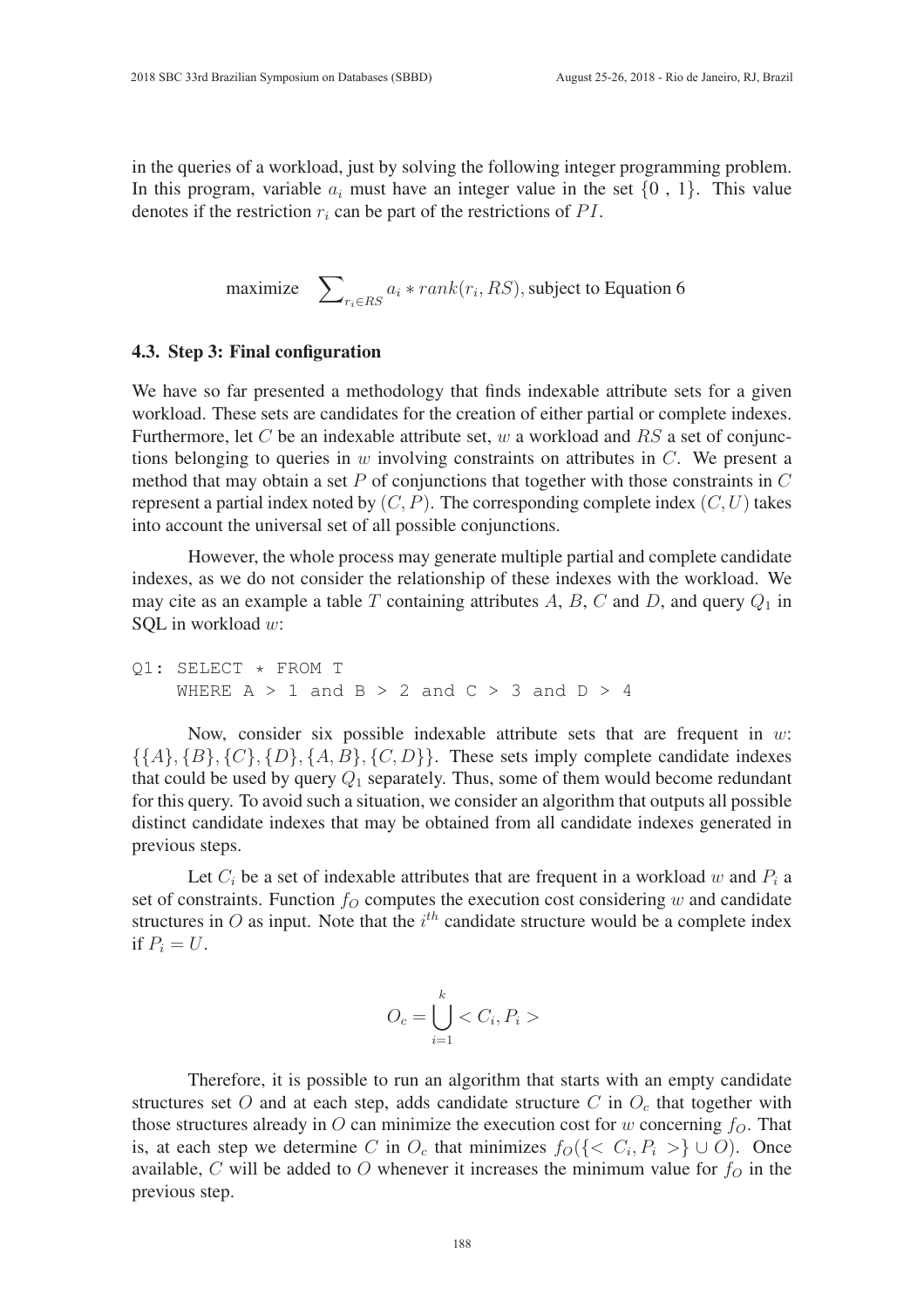## 5. Experiments

Our work intends to show that, in some cases, partial indexes may be used to improve performance rather than complete indexes. This happens because multicolumn partial indexes, with any non-categorical column in the left-most column and restrictions in any of the right-most column, can reduce the amount of logic reads in queries using the partial index when compared to the corresponding complete index.

In order to show that partial indexes may reduce the amount of logical reads, we implemented a prototype of the proposed solution in the DBX [BiobdPUC-Rio 2018] framework, whose architecture enables incorporating several database tuning solutions. Our prototype is used to generate configurations consisting of both partial and complete indexes, and also configurations consisting of only complete indexes as a result of the workload execution.

Methodology. All our experiments were run on PostgreSQL v9 DBMS, on a 64 bit computer with a 1.6GHz Quad-Core processor, 16GB of RAM and 1TB hard disk drive. We have used a database obtained from the TPC-H benchmark, configured to a scale of 100 GB. Just to mention a few examples, in this case the largest table (LineItem) has over 600 million tuples and 90MB. The supplier table has a smaller number of tuples (30,000) but uses more than 170MB, almost twice as much as LineItem.

We instantiated 8 queries out of 22 generic queries in the TPC-H benchmark. These involve simple queries in the sense that no nested queries are taken into account. We have generated 100 queries using these TPC-H queries by randomly choosing a generic query at each time. The execution of the experiment was developed in two phases. The first phase consisted of the execution of the workload using DBX to generate configurations of complete indexes only. In the second phase, DBX was tailored to generate configurations of both partial and complete indexes. This way, it was possible to determine how good partial indexes might be when compared to complete indexes. We have chosen to compare the behavior of the query execution times and also the number of logical reads for each query. It is worth noting that the time spent in query execution was measured by executing each query 10 times, discarding the first measure and computing the average of the remaining executions.

Results and discussion. The first thing we could find out about partial indexes in our research is that for single column indexes, there is no difference in the performance of query execution between partial indexes and complete indexes. This is reflected in the Equation 3 where the number of non scanned tuples for the partial index is 0.

Using the configurations suggested by the prototype implemented in DBX, we have compared the configurations of partial indexes and complete indexes, with the corresponding configuration of only complete indexes, by measuring the amount of logic reads and the execution times. Figure 4 shows the number of logic reads. The difference of logic reads in the generic queries Q4, Q6 and Q8 is due to the existing partial indexes. We get a reduction of logical reads of approximately 8%, 47%, and 64%, which shows that our strategy to select partial indexes have achieved good results. Note that  $Q_4$ ,  $Q_6$ and Q8 are the only queries in the workload for which partial indexes were created. This is way the amount of logic reads for the other queries are the same.

When we analyze the query execution plan for  $Q8$ , we note that the complete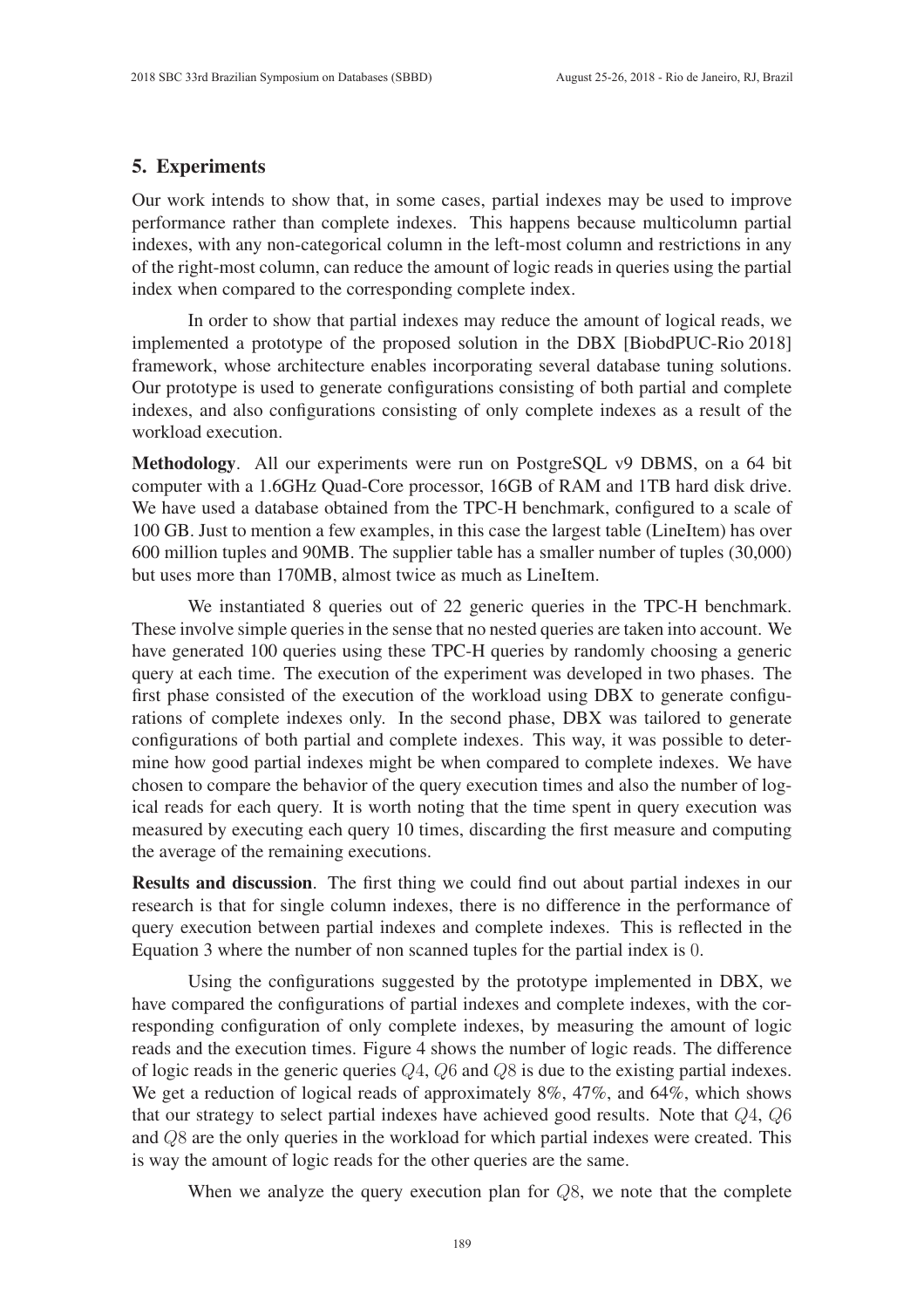

**Figure 4. Logic reads by each generic query**

| <b>Ouery</b> | #Instances | <b>Complete Index + Partial Index</b> |          | <b>Complete Index</b> |        | p-value |
|--------------|------------|---------------------------------------|----------|-----------------------|--------|---------|
|              |            | AVG                                   | $\sigma$ | AVG                   |        |         |
| Q4           | 14         | 784.920                               | 6.282    | 1.680.707             | 8.323  | 0.0001  |
| Ο6           |            | .788.024                              | 10 371   | 2.595.876             | 13.625 | 0.0001  |
| Q8           | າາ         | 896.590                               | 9.215    | 1.172.261             | 9.578  | 0.0001  |

**Table 1. Hypothesis test for average difference**

index is not used. This happens because the partial index reduces the number of blocks to be read when compared to the complete index. A reduction in the amount of logic reads implies a reduction in the query execution time. Indeed, Figure 5 shows that the execution time for queries  $Q_4$ ,  $Q_6$  and  $Q_8$  do decrease.

The next step of our evaluation comprises checking whether the reduction on query processing time when using partial indexes for queries  $Q_4$ ,  $Q_6$  and  $Q_8$  are statistically significant. To show this, we have considered the hypothesis test of mean (or average) difference. This test is based on an attempt to reject the null hypothesis that two variables are equal. Specifically, we intend to reject the hypothesis that the execution time for queries Q4, Q6 and Q8 is the same for the configuration with both complete and partial indexes and the configuration with only complete indexes. Table 1 shows the results of our hypothesis test. In this table, *#Instances* refers to the number of instances of the generic query we used (please note that each instance was executed 10 times, as mentioned before). AVG is the mean of query execution time, and  $\sigma$  is the standard deviation. For those three queries, the difference in the mean execution time is statistically significant (*p-value* < *0.05*).

#### 6. Conclusions

This work shows that partial indexes are useful data access structures capable of improving query execution time. Particularly, we show that multi-column partial indexes can be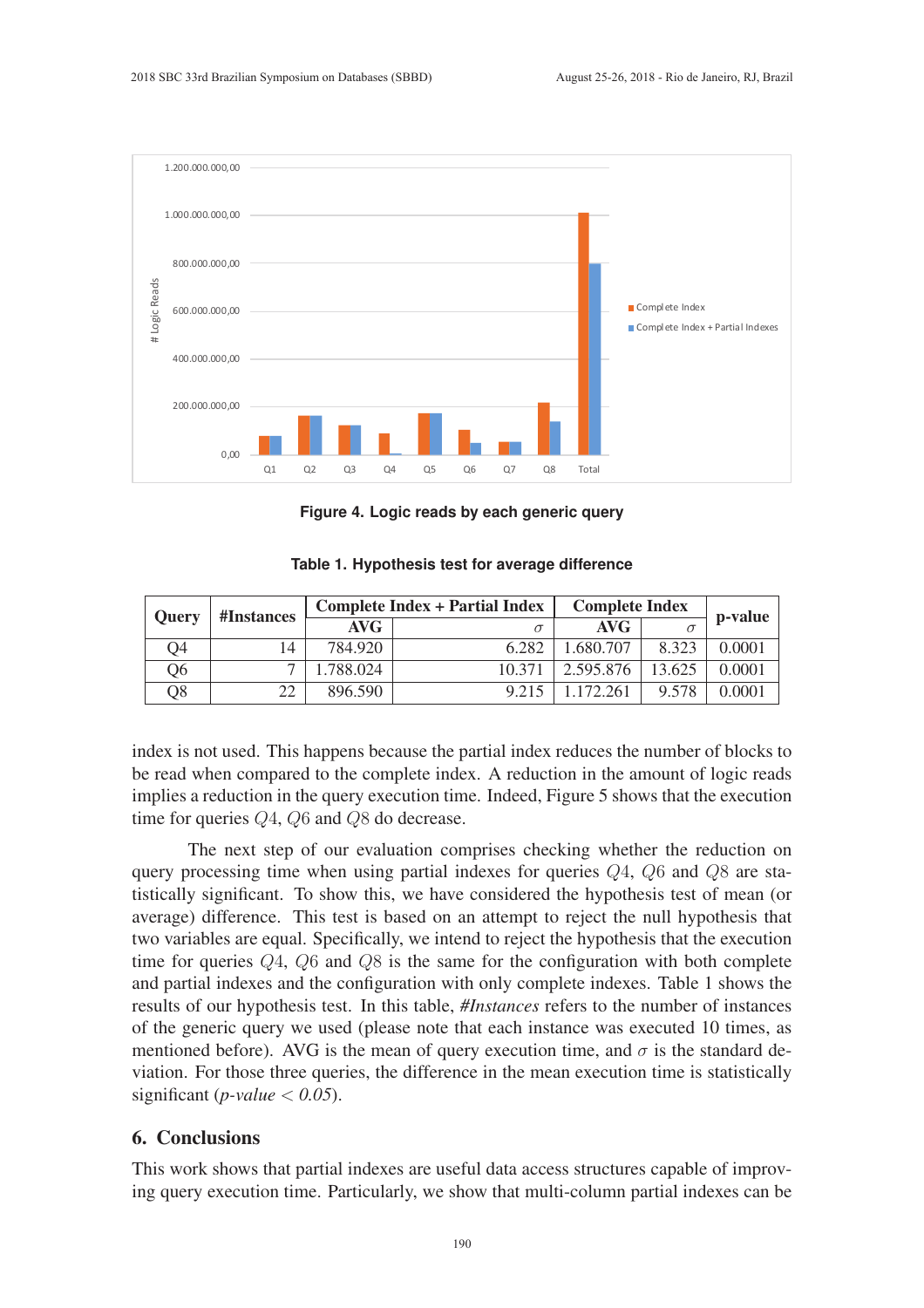

**Figure 5. Execution time by each generic query**

used to improve performance since it can reduce the amount of logical reads needed to process a query. We have identified at least two situations where multi-column partial indexes are effective: (i) for sets of tuples frequently queried and (ii) when there are very selective attributes. These are very common situations in practice. Therefore, it is worth counting on partial index as an additional way of obtaining efficient database systems.

Our contribution resides in an approach for database tuning that is capable of generating configurations for both partial and complete indexes. The proposed strategy is based on use cases identified for partial indexes. We have implemented and tested our proposal considering a standard OLTP benchmark (TPC-H). The obtained results are promising and show situations where partial indexes are used by the query optimizer even when the corresponding complete indexes are present. We invite the reader to check other results at [Fuentes 2016].

We intend to continue this research work by further studying the influence of the order of attributes in partial indexes. In addition, our approach could also be considered by automatic database tuning tools.

### References

- Agrawal, S., Chaudhuri, S., and Narasayya, V. R. (2001). Materialized view and index selection tool for microsoft SQL server 2000. In *SIGMOD Conf.*, page 608. ACM.
- Aouiche, K. and Darmont, J. (2009). Data mining-based materialized view and index selection in data warehouses. *J. Intell. Inf. Syst.*, 33(1):65–93.
- BiobdPUC-Rio (2018). Dbx. https://github.com/BioBD/dbx. [April-03-18].
- Chen, C., Li, F., Ooi, B. C., and Wu, S. (2011). TI: an efficient indexing mechanism for real-time search on tweets. In *SIGMOD Conference*, pages 649–660. ACM.

Fredkin, E. (1960). Trie memory. *Commun. ACM*, 3(9):490–499.